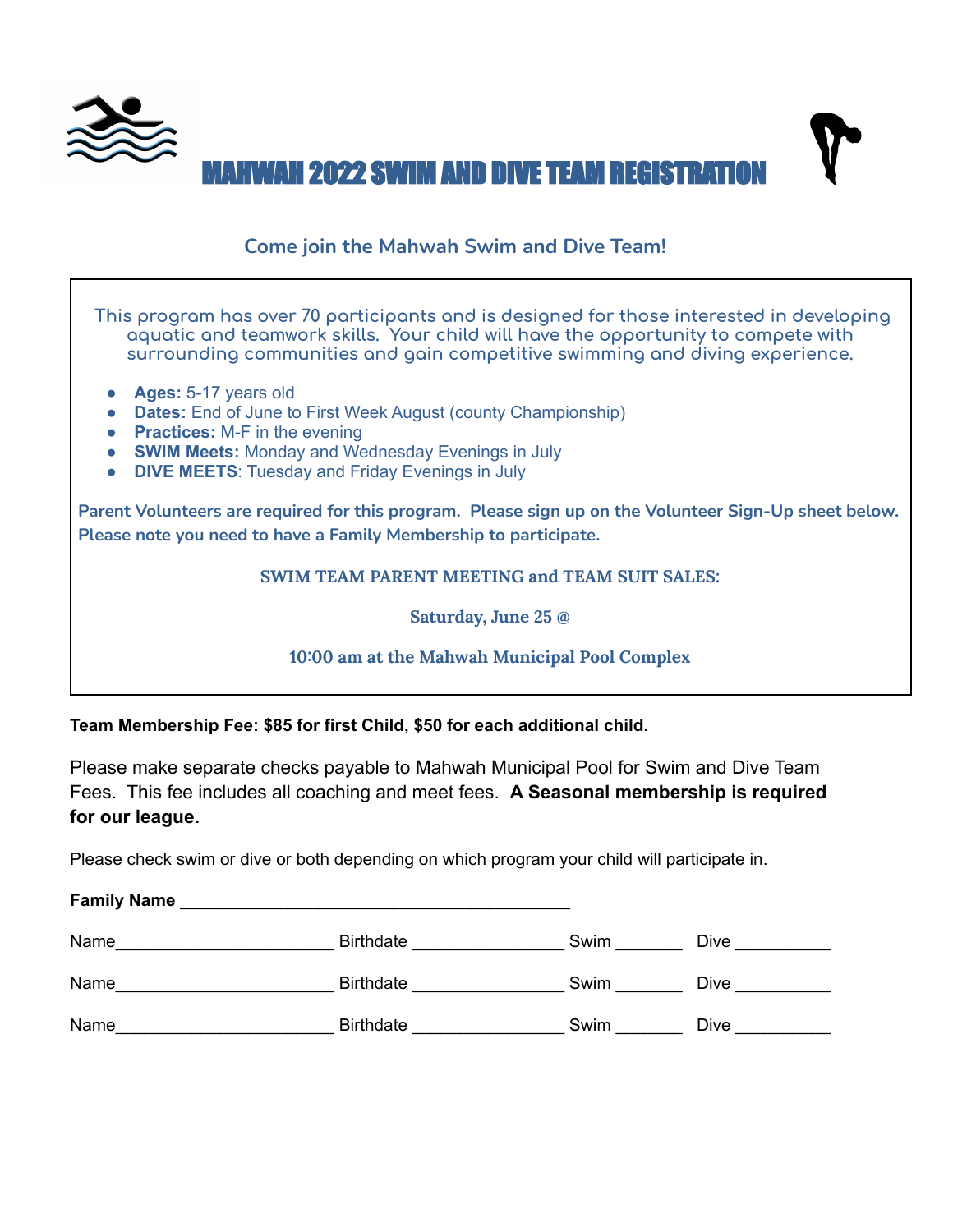

# **Parent Volunteer Registration**

In order for the swim season to run smoothly we need your help! It takes many hands on deck to help things run efficiently. Parents are responsible for the annual registration fee and participating in an annual service option. Registration will not be accepted without both the required registration fee and selection of a service option. Volunteers are needed to ensure that swim meets can run smoothly. Please also select three positions you would be comfortable helping with.

## THANK YOU!

### **Brief Description of Needed Positions**;

- **Timers:** Time swimmer's races and record time on timing sheet. Stopwatch provided.
- **Ribbon Writer:** Write names of swimmers on ribbons earned
- **Place Judge:** View's the end of each race to see who touches 1st, 2nd, 3rd, 4th, 5th, 6th and records on paper.
- **Scorer:** Help calculate the score at meets using a set format
- **Runner**: Collects timing and place judge sheets and brings them to the scorer table.

Please list the top 3 positions you would like to be placed in. **You need to serve in some capacity.**

| 2.             | <u> Alexandria de la contexta de la contexta de la contexta de la contexta de la contexta de la contexta de la c</u> |  |  |  |
|----------------|----------------------------------------------------------------------------------------------------------------------|--|--|--|
| 3 <sub>1</sub> |                                                                                                                      |  |  |  |
|                |                                                                                                                      |  |  |  |
|                |                                                                                                                      |  |  |  |